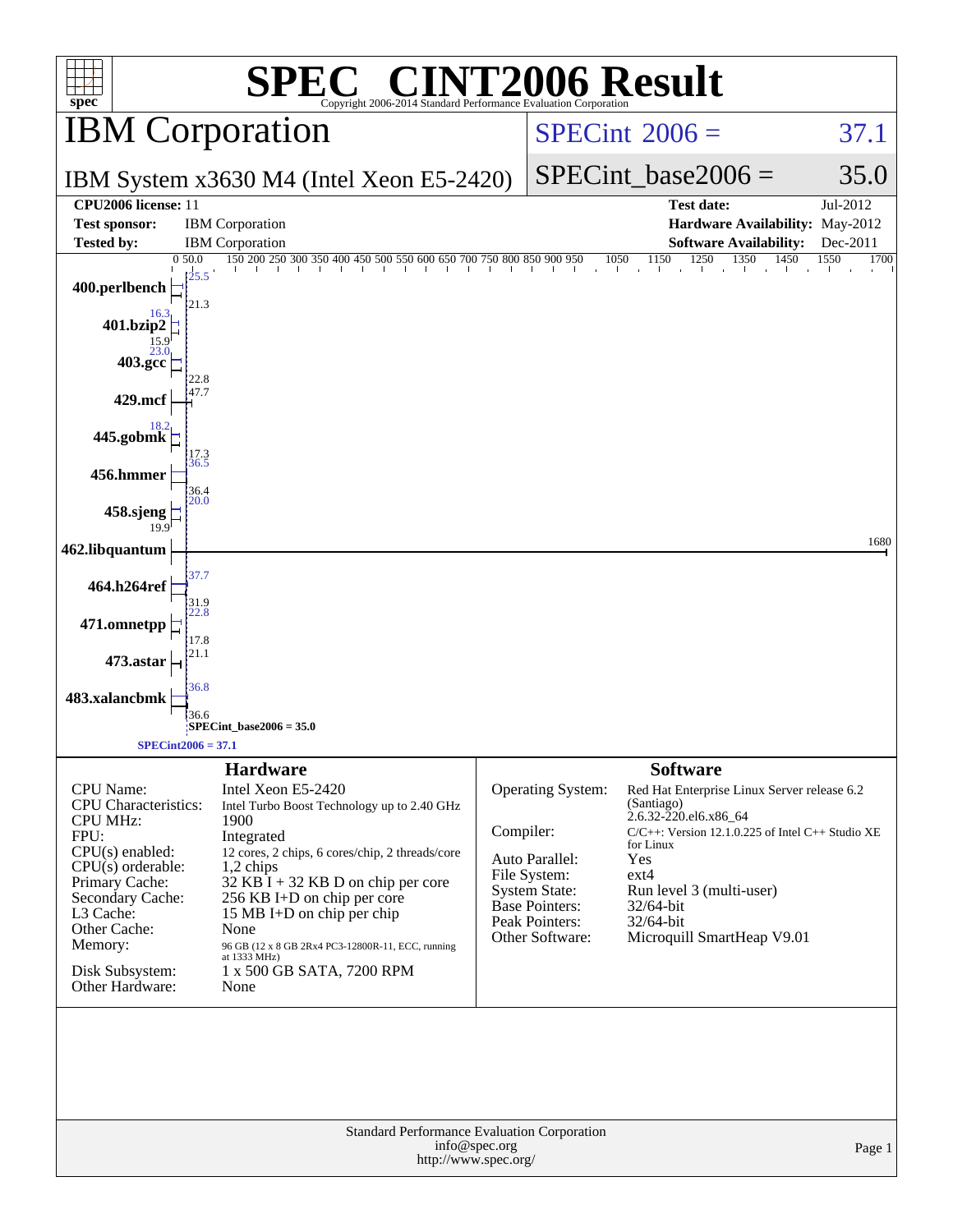

# **[SPEC CINT2006 Result](http://www.spec.org/auto/cpu2006/Docs/result-fields.html#SPECCINT2006Result)**

# IBM Corporation

## $SPECint2006 = 37.1$  $SPECint2006 = 37.1$

IBM System x3630 M4 (Intel Xeon E5-2420)

 $SPECTnt\_base2006 = 35.0$ 

**[CPU2006 license:](http://www.spec.org/auto/cpu2006/Docs/result-fields.html#CPU2006license)** 11 **[Test date:](http://www.spec.org/auto/cpu2006/Docs/result-fields.html#Testdate)** Jul-2012

**[Test sponsor:](http://www.spec.org/auto/cpu2006/Docs/result-fields.html#Testsponsor)** IBM Corporation **[Hardware Availability:](http://www.spec.org/auto/cpu2006/Docs/result-fields.html#HardwareAvailability)** May-2012 **[Tested by:](http://www.spec.org/auto/cpu2006/Docs/result-fields.html#Testedby)** IBM Corporation **[Software Availability:](http://www.spec.org/auto/cpu2006/Docs/result-fields.html#SoftwareAvailability)** Dec-2011

#### **[Results Table](http://www.spec.org/auto/cpu2006/Docs/result-fields.html#ResultsTable)**

|                    | <b>Base</b>    |       |                |              |                |                           | <b>Peak</b>    |              |                |              |                |              |
|--------------------|----------------|-------|----------------|--------------|----------------|---------------------------|----------------|--------------|----------------|--------------|----------------|--------------|
| <b>Benchmark</b>   | <b>Seconds</b> | Ratio | <b>Seconds</b> | <b>Ratio</b> | <b>Seconds</b> | Ratio                     | <b>Seconds</b> | <b>Ratio</b> | <b>Seconds</b> | <b>Ratio</b> | <b>Seconds</b> | <b>Ratio</b> |
| 400.perlbench      | 458            | 21.3  | 458            | 21.3         | 458            | 21.3                      | 384            | 25.4         | 383            | 25.5         | 383            | 25.5         |
| 401.bzip2          | 606            | 15.9  | 606            | 15.9         | 606            | 15.9                      | 594            | 16.3         | 594            | 16.2         | 594            | 16.3         |
| $403.\mathrm{gcc}$ | 354            | 22.7  | 353            | 22.8         | 353            | 22.8                      | 350            | 23.0         | <b>350</b>     | 23.0         | 350            | 23.0         |
| $429$ .mcf         | 191            | 47.7  | 192            | 47.4         | <u>191</u>     | 47.7                      | 191            | 47.7         | 192            | 47.4         | <u> 191</u>    | 47.7         |
| $445$ .gobmk       | 606            | 17.3  | 606            | 17.3         | 607            | 17.3                      | 574            | 18.3         | 575            | 18.2         | 575            | <u>18.2</u>  |
| 456.hmmer          | 257            | 36.4  | 257            | 36.4         | 257            | 36.3                      | 255            | 36.5         | 255            | 36.5         | 255            | 36.5         |
| $458$ .sjeng       | 609            | 19.9  | 609            | 19.9         | 609            | 19.9                      | 607            | 19.9         | 606            | 20.0         | 606            | 20.0         |
| 462.libquantum     | 12.3           | 1680  | 12.3           | 1680         | 12.3           | 1680                      | 12.3           | 1680         | 12.3           | 1680         | 12.3           | 1680         |
| 464.h264ref        | 693            | 31.9  | 695            | 31.9         | 693            | 31.9                      | 590            | 37.5         | 587            | 37.7         | 587            | 37.7         |
| 471.omnetpp        | 351            | 17.8  | 351            | 17.8         | 351            | 17.8                      | 274            | 22.8         | 274            | 22.8         | 274            | 22.8         |
| $473.$ astar       | 335            | 20.9  | 333            | 21.1         | 332            | 21.2                      | 335            | 20.9         | 333            | 21.1         | 332            | 21.2         |
| 483.xalancbmk      | 189            | 36.6  | 189            | 36.5         | 188            | 36.8                      | 188            | 36.8         | 188            | 36.8         | 188            | 36.8         |
| $\mathbf{r}$       | $\mathbf{1}$ . |       |                | 1.1.1.1      |                | $\mathbf{r}$ $\mathbf{r}$ | $\blacksquare$ | .            | $\cdot$        |              |                |              |

Results appear in the [order in which they were run.](http://www.spec.org/auto/cpu2006/Docs/result-fields.html#RunOrder) Bold underlined text [indicates a median measurement.](http://www.spec.org/auto/cpu2006/Docs/result-fields.html#Median)

### **[Operating System Notes](http://www.spec.org/auto/cpu2006/Docs/result-fields.html#OperatingSystemNotes)**

 Stack size set to unlimited using "ulimit -s unlimited" Zone reclaim mode enabled with: echo 1 > /proc/sys/vm/zone\_reclaim\_mode

### **[Platform Notes](http://www.spec.org/auto/cpu2006/Docs/result-fields.html#PlatformNotes)**

 BIOS setting: Operating Mode set to Maximum Performance Sysinfo program /home/SPECcpu-v1.2/config/sysinfo.rev6800 \$Rev: 6800 \$ \$Date:: 2011-10-11 #\$ 6f2ebdff5032aaa42e583f96b07f99d3 running on x3630m4-rhel62 Sun Jul 15 22:01:26 2012 This section contains SUT (System Under Test) info as seen by some common utilities. To remove or add to this section, see: <http://www.spec.org/cpu2006/Docs/config.html#sysinfo> From /proc/cpuinfo model name : Intel(R) Xeon(R) CPU E5-2420 0 @ 1.90GHz 2 "physical id"s (chips) 24 "processors" cores, siblings (Caution: counting these is hw and system dependent. The following excerpts from /proc/cpuinfo might not be reliable. Use with caution.) cpu cores : 6 siblings : 12 physical 0: cores 0 1 2 3 4 5 physical 1: cores 0 1 2 3 4 5 Continued on next page

Standard Performance Evaluation Corporation [info@spec.org](mailto:info@spec.org) <http://www.spec.org/>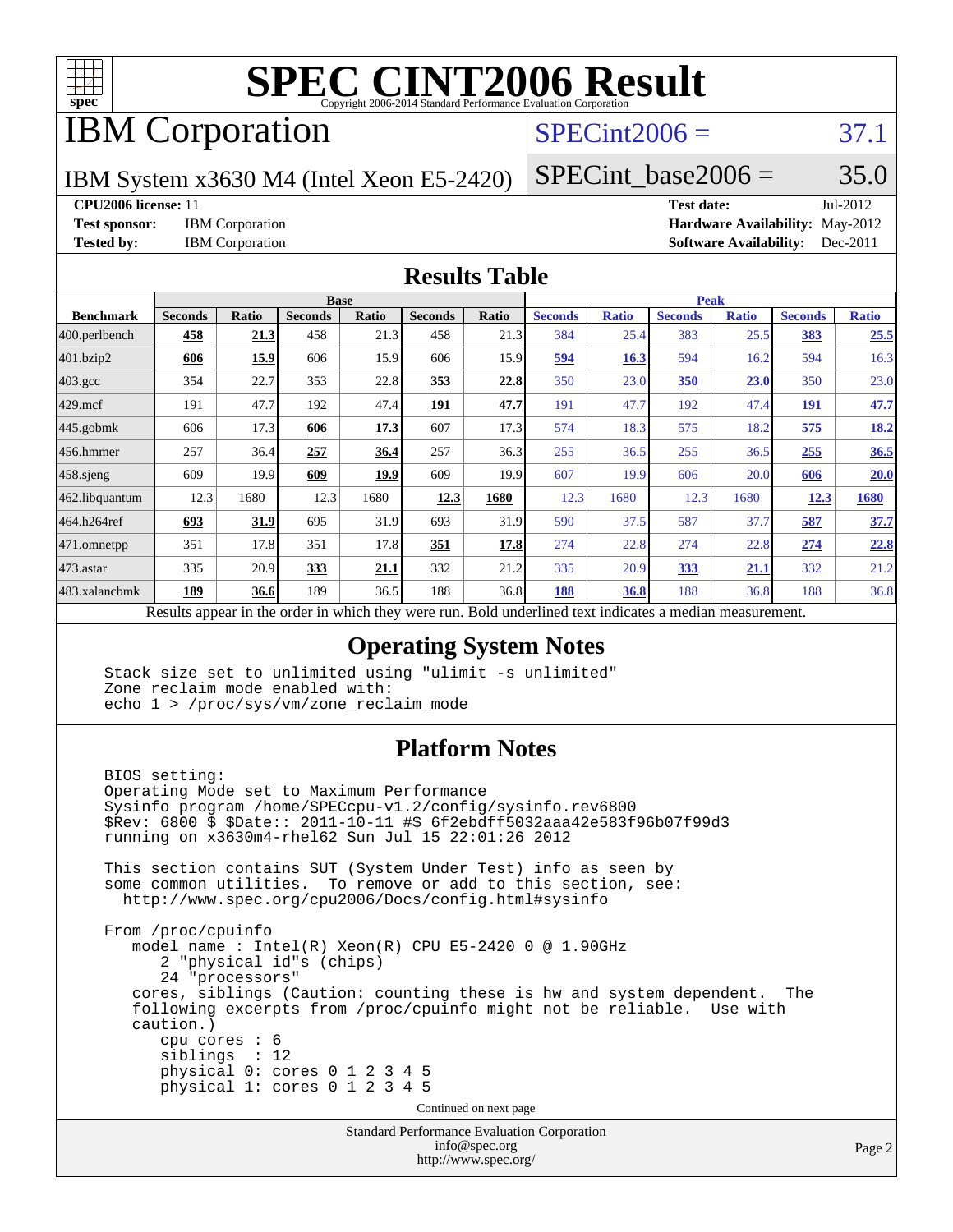

# **[SPEC CINT2006 Result](http://www.spec.org/auto/cpu2006/Docs/result-fields.html#SPECCINT2006Result)**

IBM Corporation

 $SPECint2006 = 37.1$  $SPECint2006 = 37.1$ 

IBM System x3630 M4 (Intel Xeon E5-2420)

SPECint base2006 =  $35.0$ 

**[Test sponsor:](http://www.spec.org/auto/cpu2006/Docs/result-fields.html#Testsponsor)** IBM Corporation **[Hardware Availability:](http://www.spec.org/auto/cpu2006/Docs/result-fields.html#HardwareAvailability)** May-2012

**[CPU2006 license:](http://www.spec.org/auto/cpu2006/Docs/result-fields.html#CPU2006license)** 11 **[Test date:](http://www.spec.org/auto/cpu2006/Docs/result-fields.html#Testdate)** Jul-2012 **[Tested by:](http://www.spec.org/auto/cpu2006/Docs/result-fields.html#Testedby)** IBM Corporation **[Software Availability:](http://www.spec.org/auto/cpu2006/Docs/result-fields.html#SoftwareAvailability)** Dec-2011

### **[Platform Notes \(Continued\)](http://www.spec.org/auto/cpu2006/Docs/result-fields.html#PlatformNotes)**

cache size : 15360 KB

 From /proc/meminfo MemTotal: 99043000 kB HugePages\_Total: 0<br>Hugepagesize: 2048 kB Hugepagesize:

 /usr/bin/lsb\_release -d Red Hat Enterprise Linux Server release 6.2 (Santiago)

From /etc/\*release\* /etc/\*version\*

 redhat-release: Red Hat Enterprise Linux Server release 6.2 (Santiago) system-release: Red Hat Enterprise Linux Server release 6.2 (Santiago) system-release-cpe: cpe:/o:redhat:enterprise\_linux:6server:ga:server

uname -a:

 Linux x3630m4-rhel62 2.6.32-220.el6.x86\_64 #1 SMP Wed Nov 9 08:03:13 EST 2011 x86\_64 x86\_64 x86\_64 GNU/Linux

run-level 3 Jul 13 12:49

SPEC is set to: /home/SPECcpu-v1.2<br>Filesystem Type Size Use Type Size Used Avail Use% Mounted on /dev/mapper/vg\_x3630m4rhel62-lv\_home ext4 383G 51G 313G 14% /home

 Additional information from dmidecode: Memory: 12x Samsung M393B1K70DH0-CK0 8 GB 1333 MHz 2 rank

(End of data from sysinfo program)

#### **[General Notes](http://www.spec.org/auto/cpu2006/Docs/result-fields.html#GeneralNotes)**

Environment variables set by runspec before the start of the run: KMP\_AFFINITY = "granularity=fine,compact,1,0" LD\_LIBRARY\_PATH = "/home/SPECcpu-v1.2/libs/32:/home/SPECcpu-v1.2/libs/64" OMP\_NUM\_THREADS = "12"

 Binaries compiled on a system with 1x Core i7-860 CPU + 8GB memory using RHEL5.5 Transparent Huge Pages enabled with: echo always > /sys/kernel/mm/redhat\_transparent\_hugepage/enabled

# **[Base Compiler Invocation](http://www.spec.org/auto/cpu2006/Docs/result-fields.html#BaseCompilerInvocation)**

[C benchmarks](http://www.spec.org/auto/cpu2006/Docs/result-fields.html#Cbenchmarks): [icc -m64](http://www.spec.org/cpu2006/results/res2012q3/cpu2006-20120725-23859.flags.html#user_CCbase_intel_icc_64bit_f346026e86af2a669e726fe758c88044)

Continued on next page

Standard Performance Evaluation Corporation [info@spec.org](mailto:info@spec.org) <http://www.spec.org/>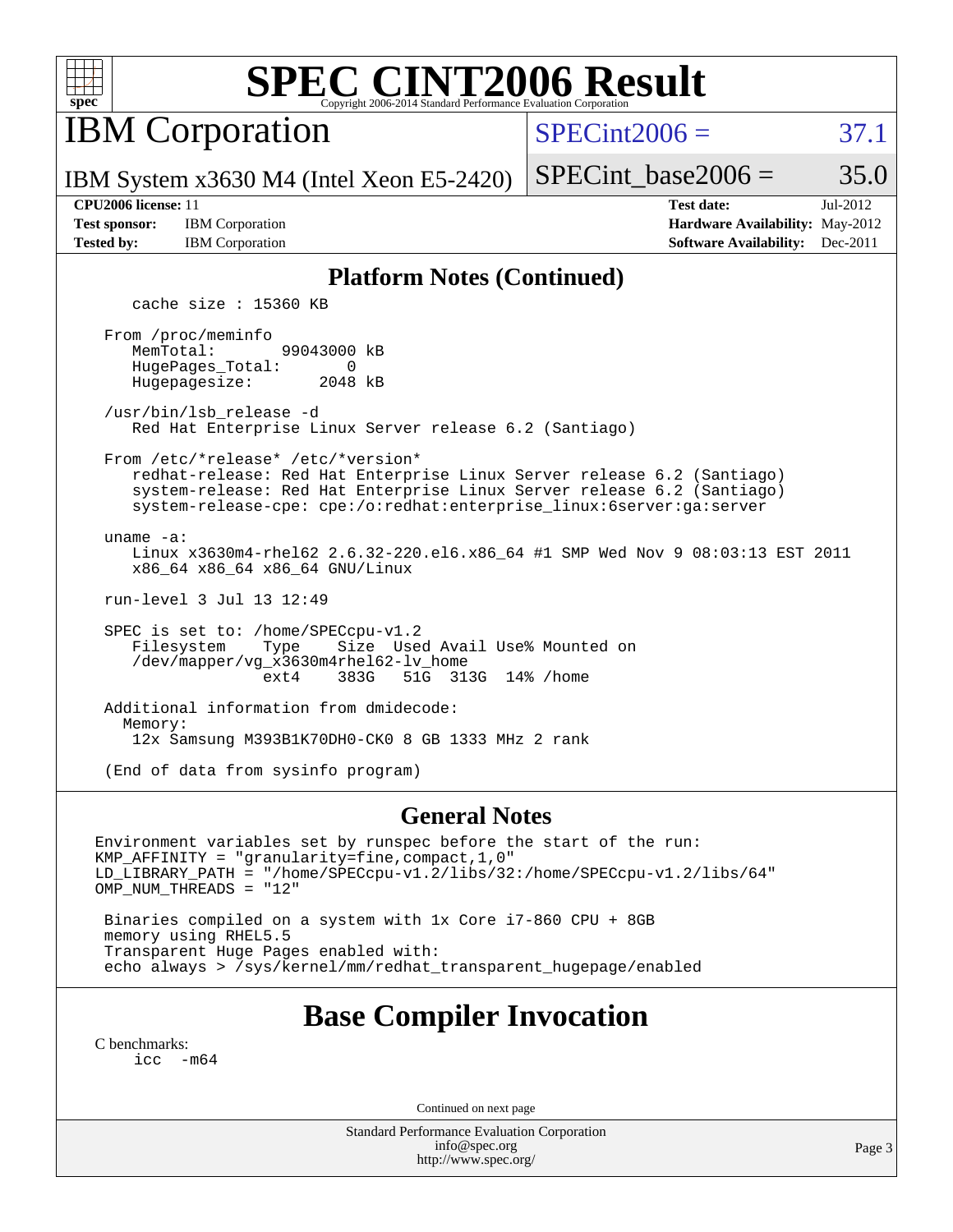| <b>SPEC CINT2006 Result</b><br>spec <sup>®</sup><br>Copyright 2006-2014 Standard Performance Evaluation Corporation                                                                                                                                                                                                                                                                                                                       |                                                                                                               |  |  |  |  |  |  |
|-------------------------------------------------------------------------------------------------------------------------------------------------------------------------------------------------------------------------------------------------------------------------------------------------------------------------------------------------------------------------------------------------------------------------------------------|---------------------------------------------------------------------------------------------------------------|--|--|--|--|--|--|
| <b>IBM</b> Corporation                                                                                                                                                                                                                                                                                                                                                                                                                    | $SPECint2006 =$<br>37.1                                                                                       |  |  |  |  |  |  |
| IBM System x3630 M4 (Intel Xeon E5-2420)                                                                                                                                                                                                                                                                                                                                                                                                  | 35.0<br>$SPECint\_base2006 =$                                                                                 |  |  |  |  |  |  |
| CPU2006 license: 11<br><b>Test sponsor:</b><br><b>IBM</b> Corporation<br><b>Tested by:</b><br><b>IBM</b> Corporation                                                                                                                                                                                                                                                                                                                      | <b>Test date:</b><br>Jul-2012<br>Hardware Availability: May-2012<br><b>Software Availability:</b><br>Dec-2011 |  |  |  |  |  |  |
| <b>Base Compiler Invocation (Continued)</b><br>$C_{++}$ benchmarks:<br>icpc -m64                                                                                                                                                                                                                                                                                                                                                          |                                                                                                               |  |  |  |  |  |  |
| <b>Base Portability Flags</b>                                                                                                                                                                                                                                                                                                                                                                                                             |                                                                                                               |  |  |  |  |  |  |
| 400.perlbench: -DSPEC_CPU_LP64 -DSPEC_CPU_LINUX_X64<br>401.bzip2: -DSPEC_CPU_LP64<br>403.gcc: -DSPEC_CPU_LP64<br>429.mcf: -DSPEC_CPU_LP64<br>445.gobmk: -DSPEC_CPU_LP64<br>456.hmmer: - DSPEC_CPU_LP64<br>458.sjeng: -DSPEC_CPU_LP64<br>462.libquantum: -DSPEC_CPU_LP64 -DSPEC_CPU_LINUX<br>464.h264ref: -DSPEC_CPU_LP64<br>471.omnetpp: -DSPEC_CPU_LP64<br>473.astar: -DSPEC_CPU_LP64<br>483.xalancbmk: -DSPEC_CPU_LP64 -DSPEC_CPU_LINUX |                                                                                                               |  |  |  |  |  |  |
| <b>Base Optimization Flags</b><br>C benchmarks:                                                                                                                                                                                                                                                                                                                                                                                           |                                                                                                               |  |  |  |  |  |  |
| -xAVX -ipo -03 -no-prec-div -parallel -opt-prefetch -auto-p32<br>$C_{++}$ benchmarks:<br>-xAVX -ipo -03 -no-prec-div -opt-prefetch -auto-p32 -Wl,-z, muldefs<br>$-L/s$ martheap -lsmartheap64                                                                                                                                                                                                                                             |                                                                                                               |  |  |  |  |  |  |
| <b>Base Other Flags</b>                                                                                                                                                                                                                                                                                                                                                                                                                   |                                                                                                               |  |  |  |  |  |  |
| C benchmarks:                                                                                                                                                                                                                                                                                                                                                                                                                             |                                                                                                               |  |  |  |  |  |  |
| 403.gcc: -Dalloca=_alloca                                                                                                                                                                                                                                                                                                                                                                                                                 |                                                                                                               |  |  |  |  |  |  |
| <b>Peak Compiler Invocation</b><br>C benchmarks (except as noted below):<br>$-m64$<br>icc<br>400.perlbench: icc -m32<br>445.gobmk: icc -m32                                                                                                                                                                                                                                                                                               |                                                                                                               |  |  |  |  |  |  |
| Continued on next page<br>Standard Performance Evaluation Corporation                                                                                                                                                                                                                                                                                                                                                                     |                                                                                                               |  |  |  |  |  |  |
| info@spec.org<br>http://www.spec.org/                                                                                                                                                                                                                                                                                                                                                                                                     |                                                                                                               |  |  |  |  |  |  |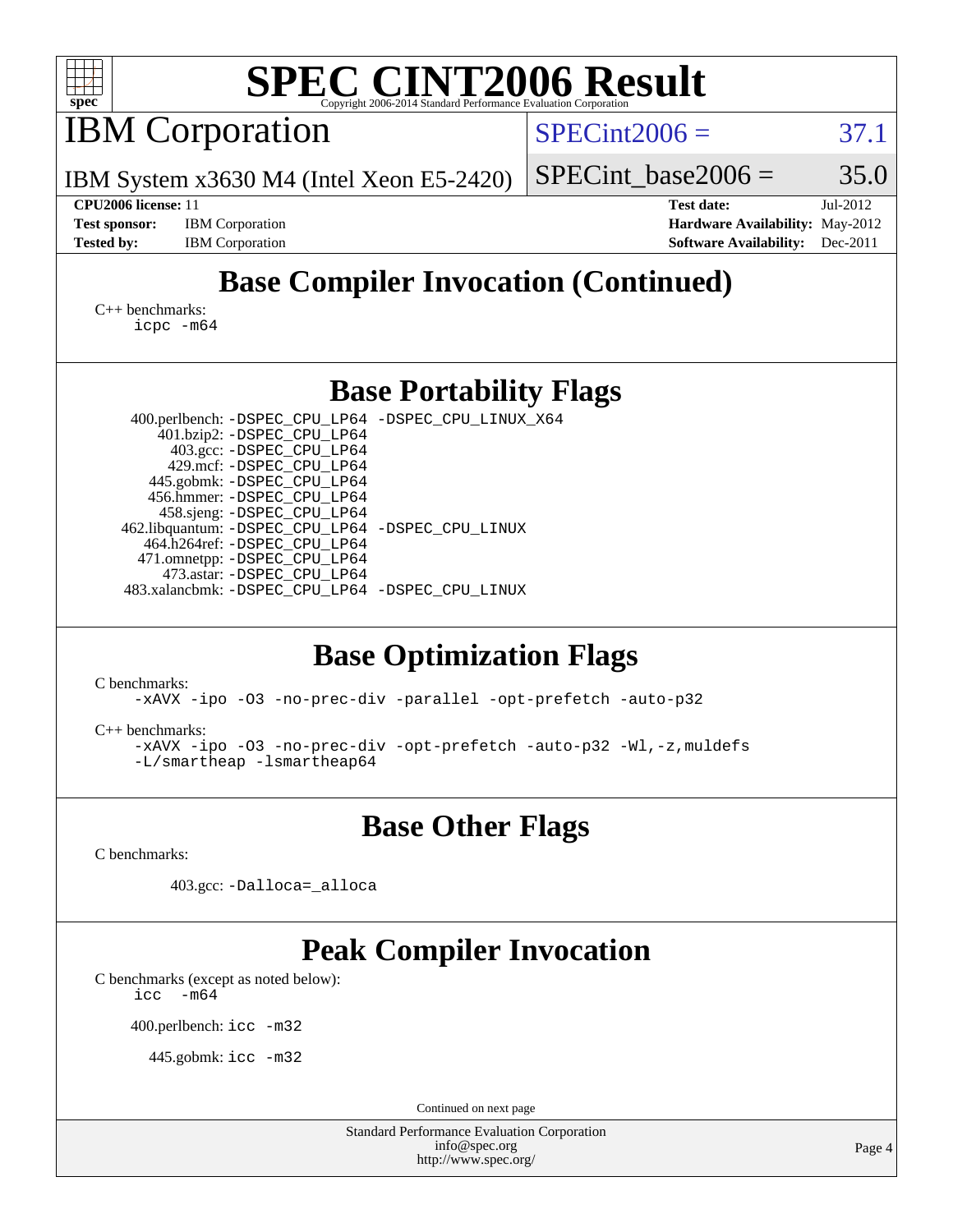

# **[SPEC CINT2006 Result](http://www.spec.org/auto/cpu2006/Docs/result-fields.html#SPECCINT2006Result)**

IBM Corporation

 $SPECint2006 = 37.1$  $SPECint2006 = 37.1$ 

IBM System x3630 M4 (Intel Xeon E5-2420)

SPECint base2006 =  $35.0$ 

**[CPU2006 license:](http://www.spec.org/auto/cpu2006/Docs/result-fields.html#CPU2006license)** 11 **[Test date:](http://www.spec.org/auto/cpu2006/Docs/result-fields.html#Testdate)** Jul-2012 **[Test sponsor:](http://www.spec.org/auto/cpu2006/Docs/result-fields.html#Testsponsor)** IBM Corporation **[Hardware Availability:](http://www.spec.org/auto/cpu2006/Docs/result-fields.html#HardwareAvailability)** May-2012 **[Tested by:](http://www.spec.org/auto/cpu2006/Docs/result-fields.html#Testedby)** IBM Corporation **[Software Availability:](http://www.spec.org/auto/cpu2006/Docs/result-fields.html#SoftwareAvailability)** Dec-2011

# **[Peak Compiler Invocation \(Continued\)](http://www.spec.org/auto/cpu2006/Docs/result-fields.html#PeakCompilerInvocation)**

464.h264ref: [icc -m32](http://www.spec.org/cpu2006/results/res2012q3/cpu2006-20120725-23859.flags.html#user_peakCCLD464_h264ref_intel_icc_a6a621f8d50482236b970c6ac5f55f93)

[C++ benchmarks \(except as noted below\):](http://www.spec.org/auto/cpu2006/Docs/result-fields.html#CXXbenchmarksexceptasnotedbelow) [icpc -m32](http://www.spec.org/cpu2006/results/res2012q3/cpu2006-20120725-23859.flags.html#user_CXXpeak_intel_icpc_4e5a5ef1a53fd332b3c49e69c3330699)

473.astar: [icpc -m64](http://www.spec.org/cpu2006/results/res2012q3/cpu2006-20120725-23859.flags.html#user_peakCXXLD473_astar_intel_icpc_64bit_fc66a5337ce925472a5c54ad6a0de310)

## **[Peak Portability Flags](http://www.spec.org/auto/cpu2006/Docs/result-fields.html#PeakPortabilityFlags)**

 400.perlbench: [-DSPEC\\_CPU\\_LINUX\\_IA32](http://www.spec.org/cpu2006/results/res2012q3/cpu2006-20120725-23859.flags.html#b400.perlbench_peakCPORTABILITY_DSPEC_CPU_LINUX_IA32) 401.bzip2: [-DSPEC\\_CPU\\_LP64](http://www.spec.org/cpu2006/results/res2012q3/cpu2006-20120725-23859.flags.html#suite_peakPORTABILITY401_bzip2_DSPEC_CPU_LP64) 403.gcc: [-DSPEC\\_CPU\\_LP64](http://www.spec.org/cpu2006/results/res2012q3/cpu2006-20120725-23859.flags.html#suite_peakPORTABILITY403_gcc_DSPEC_CPU_LP64) 429.mcf: [-DSPEC\\_CPU\\_LP64](http://www.spec.org/cpu2006/results/res2012q3/cpu2006-20120725-23859.flags.html#suite_peakPORTABILITY429_mcf_DSPEC_CPU_LP64) 456.hmmer: [-DSPEC\\_CPU\\_LP64](http://www.spec.org/cpu2006/results/res2012q3/cpu2006-20120725-23859.flags.html#suite_peakPORTABILITY456_hmmer_DSPEC_CPU_LP64) 458.sjeng: [-DSPEC\\_CPU\\_LP64](http://www.spec.org/cpu2006/results/res2012q3/cpu2006-20120725-23859.flags.html#suite_peakPORTABILITY458_sjeng_DSPEC_CPU_LP64) 462.libquantum: [-DSPEC\\_CPU\\_LP64](http://www.spec.org/cpu2006/results/res2012q3/cpu2006-20120725-23859.flags.html#suite_peakPORTABILITY462_libquantum_DSPEC_CPU_LP64) [-DSPEC\\_CPU\\_LINUX](http://www.spec.org/cpu2006/results/res2012q3/cpu2006-20120725-23859.flags.html#b462.libquantum_peakCPORTABILITY_DSPEC_CPU_LINUX) 473.astar: [-DSPEC\\_CPU\\_LP64](http://www.spec.org/cpu2006/results/res2012q3/cpu2006-20120725-23859.flags.html#suite_peakPORTABILITY473_astar_DSPEC_CPU_LP64) 483.xalancbmk: [-DSPEC\\_CPU\\_LINUX](http://www.spec.org/cpu2006/results/res2012q3/cpu2006-20120725-23859.flags.html#b483.xalancbmk_peakCXXPORTABILITY_DSPEC_CPU_LINUX)

# **[Peak Optimization Flags](http://www.spec.org/auto/cpu2006/Docs/result-fields.html#PeakOptimizationFlags)**

[C benchmarks](http://www.spec.org/auto/cpu2006/Docs/result-fields.html#Cbenchmarks):

400.perlbench:  $-xAUX(pass 2)$  -prof-qen(pass 1) [-ipo](http://www.spec.org/cpu2006/results/res2012q3/cpu2006-20120725-23859.flags.html#user_peakPASS2_CFLAGSPASS2_LDCFLAGS400_perlbench_f-ipo)(pass 2) -03(pass 2) [-no-prec-div](http://www.spec.org/cpu2006/results/res2012q3/cpu2006-20120725-23859.flags.html#user_peakPASS2_CFLAGSPASS2_LDCFLAGS400_perlbench_f-no-prec-div)(pass 2) [-prof-use](http://www.spec.org/cpu2006/results/res2012q3/cpu2006-20120725-23859.flags.html#user_peakPASS2_CFLAGSPASS2_LDCFLAGS400_perlbench_prof_use_bccf7792157ff70d64e32fe3e1250b55)(pass 2) [-opt-prefetch](http://www.spec.org/cpu2006/results/res2012q3/cpu2006-20120725-23859.flags.html#user_peakCOPTIMIZE400_perlbench_f-opt-prefetch) [-ansi-alias](http://www.spec.org/cpu2006/results/res2012q3/cpu2006-20120725-23859.flags.html#user_peakCOPTIMIZE400_perlbench_f-ansi-alias) 401.bzip2: [-xAVX](http://www.spec.org/cpu2006/results/res2012q3/cpu2006-20120725-23859.flags.html#user_peakPASS2_CFLAGSPASS2_LDCFLAGS401_bzip2_f-xAVX)(pass 2) [-prof-gen](http://www.spec.org/cpu2006/results/res2012q3/cpu2006-20120725-23859.flags.html#user_peakPASS1_CFLAGSPASS1_LDCFLAGS401_bzip2_prof_gen_e43856698f6ca7b7e442dfd80e94a8fc)(pass 1) [-ipo](http://www.spec.org/cpu2006/results/res2012q3/cpu2006-20120725-23859.flags.html#user_peakPASS2_CFLAGSPASS2_LDCFLAGS401_bzip2_f-ipo)(pass 2) [-O3](http://www.spec.org/cpu2006/results/res2012q3/cpu2006-20120725-23859.flags.html#user_peakPASS2_CFLAGSPASS2_LDCFLAGS401_bzip2_f-O3)(pass 2) [-no-prec-div](http://www.spec.org/cpu2006/results/res2012q3/cpu2006-20120725-23859.flags.html#user_peakCOPTIMIZEPASS2_CFLAGSPASS2_LDCFLAGS401_bzip2_f-no-prec-div) [-prof-use](http://www.spec.org/cpu2006/results/res2012q3/cpu2006-20120725-23859.flags.html#user_peakPASS2_CFLAGSPASS2_LDCFLAGS401_bzip2_prof_use_bccf7792157ff70d64e32fe3e1250b55)(pass 2) [-auto-ilp32](http://www.spec.org/cpu2006/results/res2012q3/cpu2006-20120725-23859.flags.html#user_peakCOPTIMIZE401_bzip2_f-auto-ilp32) [-opt-prefetch](http://www.spec.org/cpu2006/results/res2012q3/cpu2006-20120725-23859.flags.html#user_peakCOPTIMIZE401_bzip2_f-opt-prefetch) [-ansi-alias](http://www.spec.org/cpu2006/results/res2012q3/cpu2006-20120725-23859.flags.html#user_peakCOPTIMIZE401_bzip2_f-ansi-alias) 403.gcc: [-xAVX](http://www.spec.org/cpu2006/results/res2012q3/cpu2006-20120725-23859.flags.html#user_peakCOPTIMIZE403_gcc_f-xAVX) [-ipo](http://www.spec.org/cpu2006/results/res2012q3/cpu2006-20120725-23859.flags.html#user_peakCOPTIMIZE403_gcc_f-ipo) [-O3](http://www.spec.org/cpu2006/results/res2012q3/cpu2006-20120725-23859.flags.html#user_peakCOPTIMIZE403_gcc_f-O3) [-no-prec-div](http://www.spec.org/cpu2006/results/res2012q3/cpu2006-20120725-23859.flags.html#user_peakCOPTIMIZE403_gcc_f-no-prec-div) [-inline-calloc](http://www.spec.org/cpu2006/results/res2012q3/cpu2006-20120725-23859.flags.html#user_peakCOPTIMIZE403_gcc_f-inline-calloc) [-opt-malloc-options=3](http://www.spec.org/cpu2006/results/res2012q3/cpu2006-20120725-23859.flags.html#user_peakCOPTIMIZE403_gcc_f-opt-malloc-options_13ab9b803cf986b4ee62f0a5998c2238) [-auto-ilp32](http://www.spec.org/cpu2006/results/res2012q3/cpu2006-20120725-23859.flags.html#user_peakCOPTIMIZE403_gcc_f-auto-ilp32)  $429$ .mcf: basepeak = yes 445.gobmk: [-xAVX](http://www.spec.org/cpu2006/results/res2012q3/cpu2006-20120725-23859.flags.html#user_peakPASS2_CFLAGSPASS2_LDCFLAGS445_gobmk_f-xAVX)(pass 2) [-prof-gen](http://www.spec.org/cpu2006/results/res2012q3/cpu2006-20120725-23859.flags.html#user_peakPASS1_CFLAGSPASS1_LDCFLAGS445_gobmk_prof_gen_e43856698f6ca7b7e442dfd80e94a8fc)(pass 1) [-prof-use](http://www.spec.org/cpu2006/results/res2012q3/cpu2006-20120725-23859.flags.html#user_peakPASS2_CFLAGSPASS2_LDCFLAGS445_gobmk_prof_use_bccf7792157ff70d64e32fe3e1250b55)(pass 2) [-ansi-alias](http://www.spec.org/cpu2006/results/res2012q3/cpu2006-20120725-23859.flags.html#user_peakCOPTIMIZE445_gobmk_f-ansi-alias) 456.hmmer: [-xAVX](http://www.spec.org/cpu2006/results/res2012q3/cpu2006-20120725-23859.flags.html#user_peakCOPTIMIZE456_hmmer_f-xAVX) [-ipo](http://www.spec.org/cpu2006/results/res2012q3/cpu2006-20120725-23859.flags.html#user_peakCOPTIMIZE456_hmmer_f-ipo) [-O3](http://www.spec.org/cpu2006/results/res2012q3/cpu2006-20120725-23859.flags.html#user_peakCOPTIMIZE456_hmmer_f-O3) [-no-prec-div](http://www.spec.org/cpu2006/results/res2012q3/cpu2006-20120725-23859.flags.html#user_peakCOPTIMIZE456_hmmer_f-no-prec-div) [-unroll2](http://www.spec.org/cpu2006/results/res2012q3/cpu2006-20120725-23859.flags.html#user_peakCOPTIMIZE456_hmmer_f-unroll_784dae83bebfb236979b41d2422d7ec2) [-auto-ilp32](http://www.spec.org/cpu2006/results/res2012q3/cpu2006-20120725-23859.flags.html#user_peakCOPTIMIZE456_hmmer_f-auto-ilp32) [-ansi-alias](http://www.spec.org/cpu2006/results/res2012q3/cpu2006-20120725-23859.flags.html#user_peakCOPTIMIZE456_hmmer_f-ansi-alias) 458.sjeng: [-xAVX](http://www.spec.org/cpu2006/results/res2012q3/cpu2006-20120725-23859.flags.html#user_peakPASS2_CFLAGSPASS2_LDCFLAGS458_sjeng_f-xAVX)(pass 2) [-prof-gen](http://www.spec.org/cpu2006/results/res2012q3/cpu2006-20120725-23859.flags.html#user_peakPASS1_CFLAGSPASS1_LDCFLAGS458_sjeng_prof_gen_e43856698f6ca7b7e442dfd80e94a8fc)(pass 1) [-ipo](http://www.spec.org/cpu2006/results/res2012q3/cpu2006-20120725-23859.flags.html#user_peakPASS2_CFLAGSPASS2_LDCFLAGS458_sjeng_f-ipo)(pass 2) [-O3](http://www.spec.org/cpu2006/results/res2012q3/cpu2006-20120725-23859.flags.html#user_peakPASS2_CFLAGSPASS2_LDCFLAGS458_sjeng_f-O3)(pass 2) [-no-prec-div](http://www.spec.org/cpu2006/results/res2012q3/cpu2006-20120725-23859.flags.html#user_peakPASS2_CFLAGSPASS2_LDCFLAGS458_sjeng_f-no-prec-div)(pass 2) [-prof-use](http://www.spec.org/cpu2006/results/res2012q3/cpu2006-20120725-23859.flags.html#user_peakPASS2_CFLAGSPASS2_LDCFLAGS458_sjeng_prof_use_bccf7792157ff70d64e32fe3e1250b55)(pass 2) [-unroll4](http://www.spec.org/cpu2006/results/res2012q3/cpu2006-20120725-23859.flags.html#user_peakCOPTIMIZE458_sjeng_f-unroll_4e5e4ed65b7fd20bdcd365bec371b81f)

Continued on next page

Standard Performance Evaluation Corporation [info@spec.org](mailto:info@spec.org) <http://www.spec.org/>